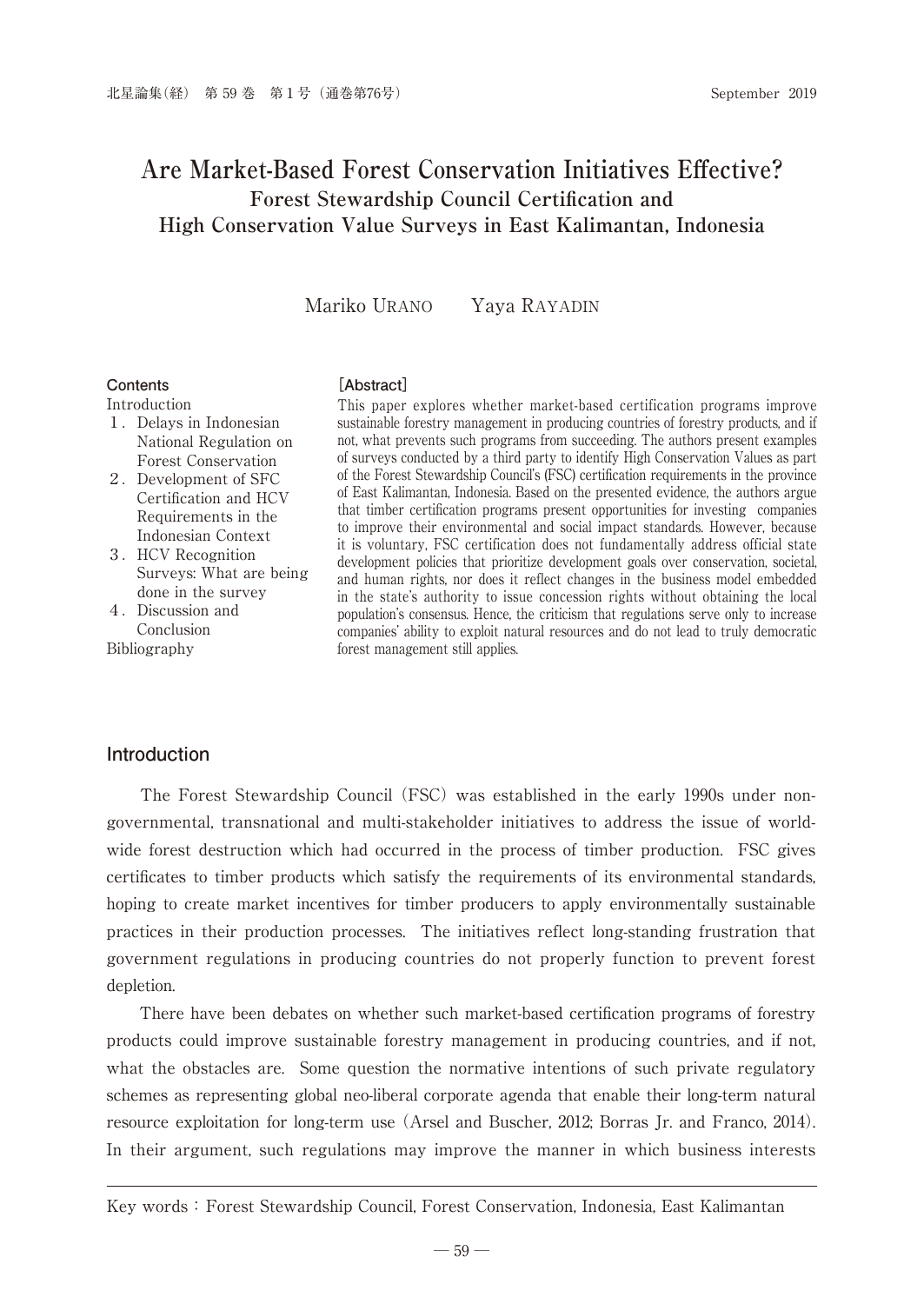exploit natural resources, but would not fundamentally change their business models. Some also point out the government policies of producing countries that prioritize economic revenues over environmental standards as the factor that renders the private regulations ineffective (McCarthy, 2012; Klassen et al., 2014). Their effectiveness also depends on the manner in which the regulatory frameworks are accepted in producing and consuming countries. The complex interactions between the regulatory framework and domestic regulations and political contexts come into play (Bartley, 2014; Overdevest and Zeitlin, 2014; Espach, 2006). Meanwhile, according to Meidinger et al., despite the limitations, FSC has positive social and environmental impacts and could be a tool to realize sustainable forestry management (2006, also see Muhtaman and Prasetyo, 2006).

 The purpose of this paper is to contribute to this discussion by presenting examples of surveys conducted by a third-party to identify High Conservation Values(HCV) which are part of the FSC requirements. Based on the presented cases, the authors argue that timber certification programs present opportunities for investing companies to improve their environmental and social moral standards. However, being voluntary, the FSC does not fundamentally question the state development policies that prioritize developmental goals over conservation and human rights agenda, nor changes the business model embedded in the state authority to issue concession rights without obtaining the consensus of local populations. Hence, the criticism that the regulations only improve the manner in which the companies exploit natural resources and do not lead to truly democratic forest management still applies.

#### **1. Delays in Indonesian National Regulation on Forest Conservation**

 Since the late 1960s, timber export has been Indonesia's major source of foreign exchange, but also has caused extensive deforestation. Due to the depletion of timber resources, the number of timber concessions and production have sharply dropped since the late nineties.<sup>1</sup> In its place, the areas allocated for industrial forest plantations, especially for pulpwood plantations, have sharply increased from about 29,000 hectares in 1989 to about 200,000 hectares in 2006 (Center for Forestry Planning and Statistics, 2009: 17-8). Forest areas have also been converted to large-scale oil palm plantations, which increased from 3.5 million hectares in 1998 to 11.3 million in 2015 (Badan Pusat Statistik, *Statistik Kelapa Sawit Indonesia 2015*: Table 1.1). According to the Ministry of Environment and Forestry in Indonesia, the deforested area increased between 2013 and 2014 by more than 170,000 hectares (Kementerian Lingkungan Hidup dan Kehutanan, 2016: Table 1.18), contributing to the emission of greenhouse gases and loss of biodiversity.

 Despite the wide-spread concerns on rapid deforestation, effective national regulations to achieve sustainable forest management were not created. Indonesia's forest areas cover approximately 126 million hectares in total, and are classified into three categories: 27 million hectares of conservation forest (*hutan konservasi*), 29 million hectares of protection forest (*hutan lindung*), and 69 million hectares of production forest (*hutan produksi*). The production forest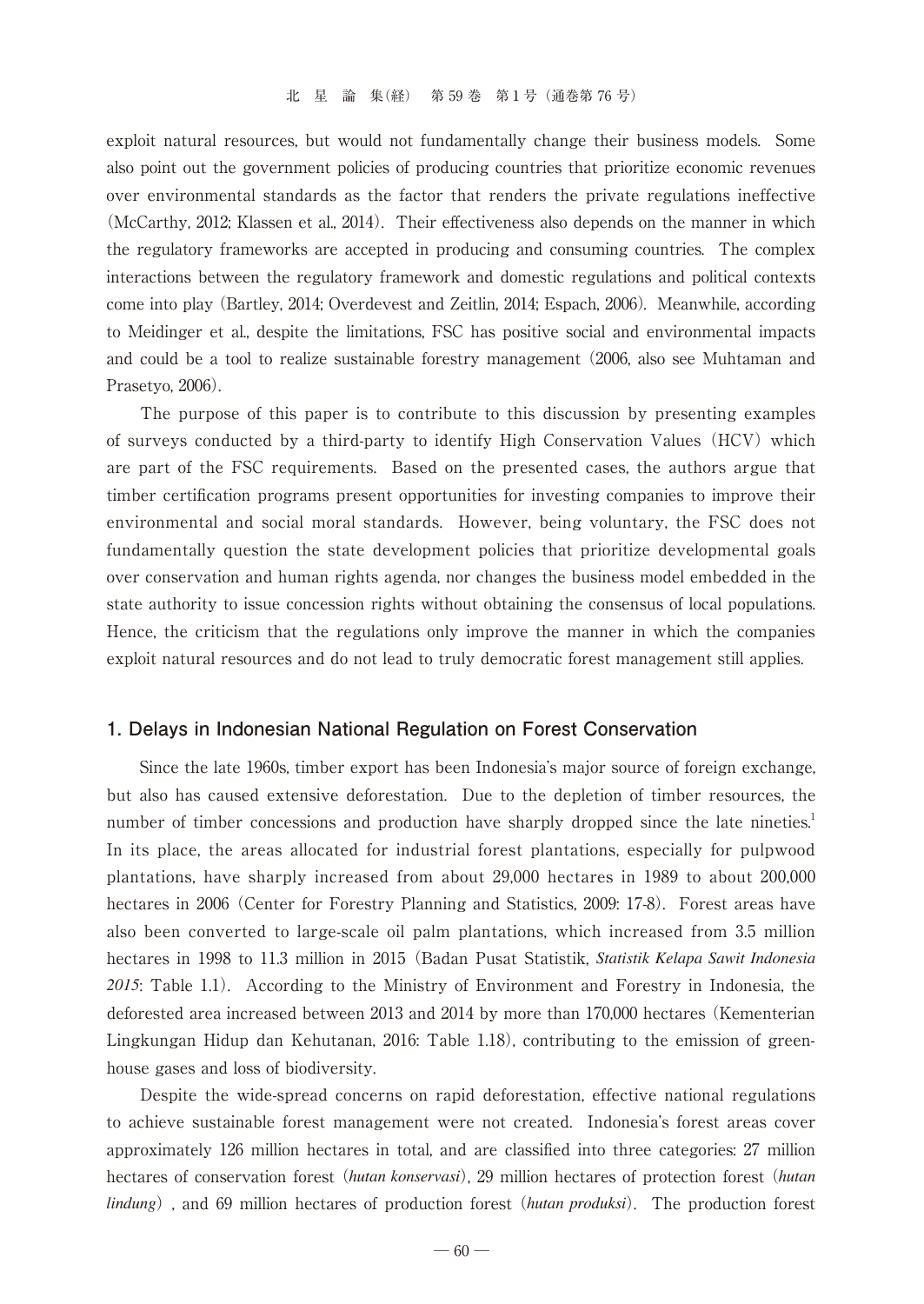includes 13 million hectares that can be converted to industrial plantation areas for the production of pulp and paper (*hutan produksi dapat dikonversi*) (*Kementerian Linkungan Hidup dan Kehutanan*, 2016: Table 1.7). The areas allocated to active concessions for logging to produce timber products amounted to 25 million hectares in 2011 (Klassen et al.,2014). Although oil palm plantation areas are to be developed in "non-forest planted areas (*Non-Kawasan Budidaya Kehutanan*, NKBK)," most of the large-scale oil palm plantation areas are developed in former logging sites which still provide valuable habitats for unique flora and fauna and a source of livelihood for local forest dwelling populations. In fact, the expansion of large-scale oil palm estates has been the major source of deforestation.

 The Basic Forestry Law (BFL) of 1967 had been the legal basis for regulating the forest industry under the authoritarian Suharto government. Article 5 of the BFL stipulated that the central government owned the authority to control all forest areas in Indonesia. Based on this law, the central government leased forest areas for specific periods to private companies upon payment of concession fees for harvesting logs. In 1990, the central government introduced a forest plantation scheme in which the central government gives private companies the rights to use land for thirty-five years to develop forest plantations for pulp and paper production (Banergee, 1997). In the centralized decision making of forest policies, the land tenure of forest dwelling populations was neglected and their participation in forest management denied for the sake of production of forestry products.

 In the era of political reform after the resignation of President Suharto in 1998, the BFL was replaced by Law No.41 of 1999 on Forestry Affairs, which recognizes the existence of "customary (*adat*)" forest of local populations. But neither the state of forest conservation nor the rights of forest dwelling populations have significantly improved since then. The destructive exploitation of forestry resources has persisted even after major democratic political reforms started in 1998. Under the expectations that administrative and fiscal decentralization would bring about democratic resource management by local populations, provincial and district heads were given the authority to issue small-scale logging permits.<sup>2</sup> However, the regional governments possessed neither the necessary capacity nor willingness to properly regulate logging activities, and the process of deforestation accelerated even more.<sup>3</sup> In many cases, local strongmen (*putra daerah*) and local elites took advantage of the new local government-based forestry regime for their personal gains. In response to the problem, the central government started to recentralize forestry administration, and restricted the authority of regional governments over allocation of logging concessions. But many regional governments ignored the policies to recentralize the forestry regime, and the regional regulations have proliferated. The provincial and district governments in forest-rich areas have been enthusiastic to change the status of forest areas from production forest to conversion forest and "other use (*Areal Pengunaan Lain*, APL)", over which they have authority to provide permits for large-scale oil palm plantation development.

 In the backdrop of democratic reform, local communities also strengthened their claims over their customary rights of land use and ownership. Such claims have resulted in district regulations that require advancing companies to negotiate with and pay compensation to local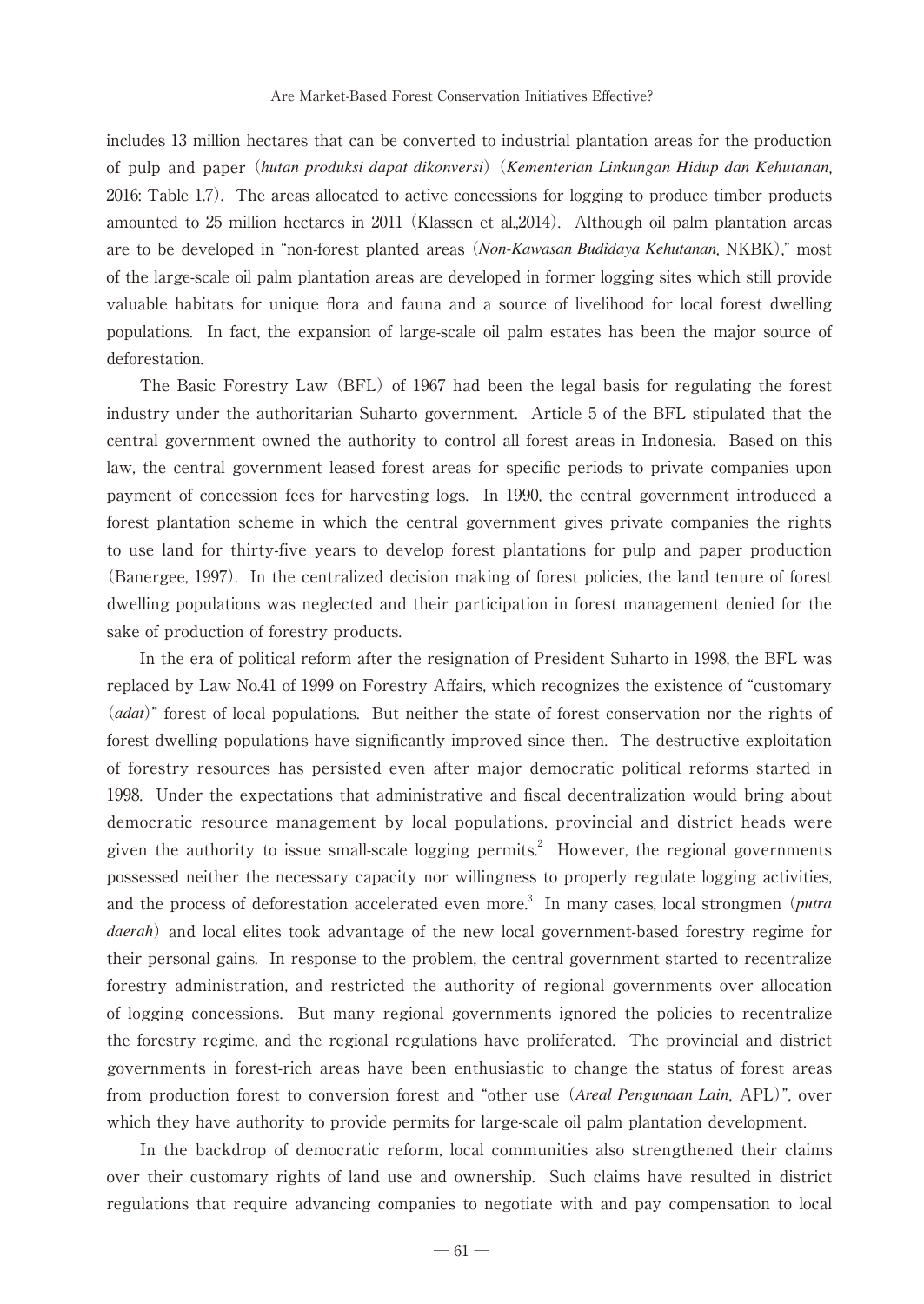communities. However, such recommended practice of "free, prior, and informed consent" was often utilized by the limited numbers of village elites to secure their benefits and resulted in accelerating the rate of deforestation (Barr et al., 2006)

 The Indonesian government has developed domestic regulations to deal with deforestation since the beginning of the domestic logging industry in the 1970s. Yet, throughout the rule of the Suharto government and even after the political reform, the regulations have not been effective in slowing down the rate of deforestation or enabling the participation of local populations. Under the centralized forest policies, concession holders were required to provide for a reforestation fund (*Dana Reboisasi*, DR) and pay royalties (*Provisi Sumber Daya Hutan*, PSDH) based on the amount that they extract. In 1971-2, the government instituted the Selective Cutting System (*Tebang Pilih Indonesia*, TPI), which was later reframed as the Selective Cutting and Planting System (*Tebang Pilih Tanam Indonesia*, TPTI) in 1989. In 2009, contrary to the recommendations of researchers over decades, TPTI was revised in a way that would allow more intensive logging practices.<sup>4</sup> The work plans that the Ministry of Forestry required the concession holders to submit did not provide for sufficient detail so that logging practices remain destructive to this day. Plan approval is often politically motivated and inadequate for realizing sustainable forestry management (Klassen et al., 2014: 257).

 The Indonesian government set up the system of Analysis of Environmental Impacts Assessment (*Analis Mengenai Dampak Lingkungan*, AMDAL: EIA process) under the Basic Environmental Law No.4 of 1982. Under the AMDAL system, companies in certain sectors that potentially exert adverse social and environmental impacts, such as logging, pulp and paper plantations and oil palm plantations, were required to prepare AMDAL documents, which included an environmental assessment and a monitoring plan with institutional arrangements. All documents were evaluated by the EIA Processing Commission. Since 2000, AMDAL implementation has been conducted primarily at the district level, reflecting administrative decentralization in the Indonesian political reform (ADB, 2012). In fact, however, the standards adopted in AMDAL have been known to be problematic, specifically due to lack of competency of the government agencies in charge (World Bank 2006; Asian Development Bank 2012). According to the Ministry of Environment and Forestry, in 2015, 57% of the total AMDAL documents submitted to the Ministry scored between 0-50 points, 18% were rated between 51-60, and only 25% rated between 61-100 (Kementerian Lingkungan Hidup dan Kehutanan, 2015: 7-8). This finding suggested that the majority of AMDAL documents were problematic, and therefore inadequate for correctly assessing the extent of environmental destruction that would arise from company operations.

## **2. Development of FSC Certification Systems and HCV Requirements in the Indonesian Context**

 Growing concerns on world-wide deforestation and encroachment on the land rights of local communities related to the production of forestry products led to the establishment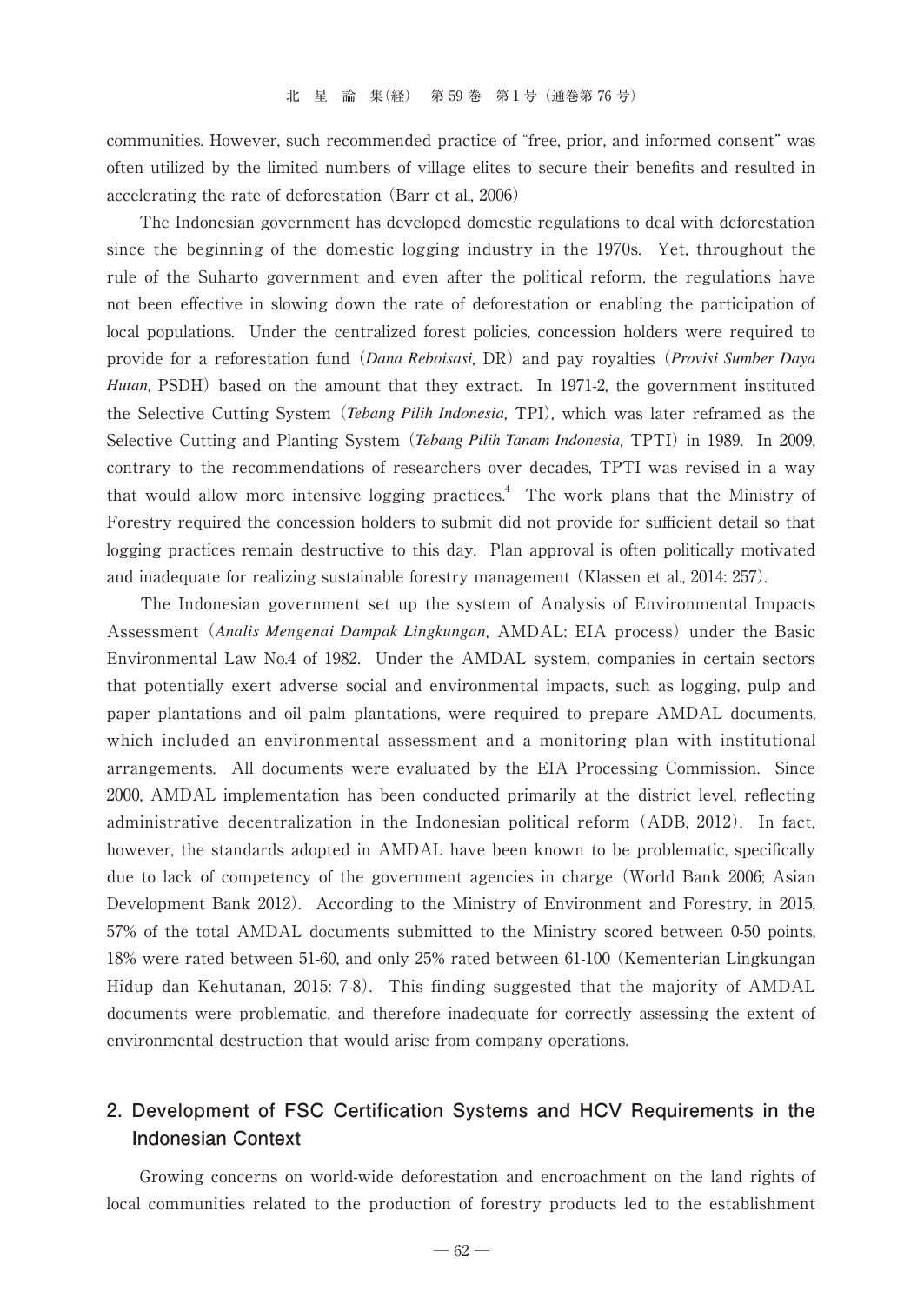of the Forest Stewardship Council (FSC) in 1994. The members of FSC are international institutions, including business interests such as producers and retailers of forestry products, as well as environmental NGOs. FSC provides certification for forestry products if the member organizations recognize that the products meet their social and environmental standards in the process of production. According to FSC, over 190 million hectares in more than eighty countries are certified as of 2013 (FSC website, HCV, 6).

 In response to domestic and international pressure to improve forest management practices and also stimulated by the establishment of FSC, the Government of Indonesia instituted in 1993 a forest certification scheme, Indonesian Ecolabel Institute (*Lembaga Ecolabel Indonesia*, LEI), which later became a foundation in 1998. In order to obtain international confidence, in 2000, LEI and FSC developed a Joint Certification Protocol (JCP) (Muhtaman and Prasetyo, 33-5, 47).

 However, the certification system of forestry products developed in Indonesia has faced many difficulties, including inconsistent government policy, poor law enforcement, and corruption.5 According to Klassen et al., as of 2013, the FSC certified area makes up only four percent of the area of active concessions, due to complex administrative requirements (Klassen et al.,  $2014:256$ <sup>6</sup>. .

 The effectiveness of FSC in protecting forest resources has been hotly debated internationally. According to Muhtaman and Prasetyo, the adoption of the certification program has not led to a large-scale reform of the forestry policies in Indonesia, but has only brought about a partial effect of improving forest management at least at the field levels of certified concessionaires. The improvements include better cooperation between the company managers and local communities, training of employees and community participants relating to sustainable development, and prevention of illegal logging practices. Meanwhile, economic cost and benefit analysis of certification yields mixed outcomes on the part of concessionaires. The companies feel less market incentives because the certified products are less appealing to growing markets in China, Korea, and the Middle East than they are to advanced economies, such as North America and Europe. Many companies that have received certification assessment have, in fact, a low score on environmental indicators, but the process helps them to acquire knowledge and skills to meet the criteria and indicators (56-62). In their research of five companies holding industrial plantation concessions in East Kalimantan, Klassen et al. found there were six factors that deter concession holders to participate in certification programs: high cost, lack of market incentives, lack of effective government incentives, lack of technical capacities, unrealistically high requirements of FSC, and confusion over land tenure and forest access (268-9).

### **3. HCV Recognition Surveys: What Are Being Done in the Survey**

 One of the indispensable requirements in FSC certification is the conservation of High Conservation Values (HCV) in its forest management. The HCV approach was first developed by FSC (Principle 9), but since then has been adopted by many certification standards, including the Roundtable on Sustainable Palm Oil (Principles 5 and 7). If a corporation wishes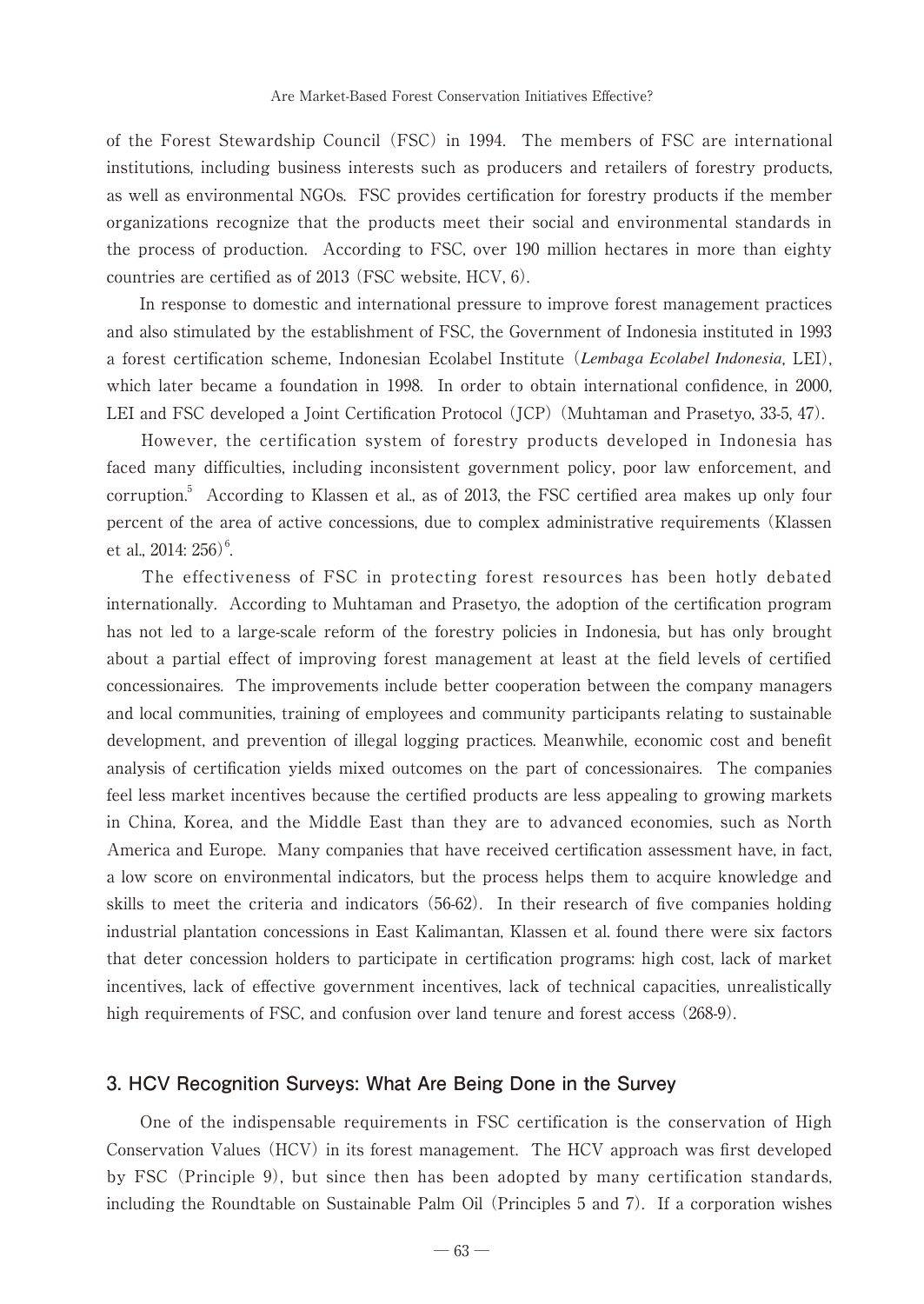to obtain FSC certification, it must identify HCV areas by means of a survey conducted by an independent third party that has the technical knowledge and skills for the purpose. The survey will investigate the following aspects: species diversity; landscape-level ecosystems and mosaics; ecosystems and habitats; ecosystem services; community needs; and cultural values. Based on the information, the companies are required to conduct proper monitoring and management of HCV areas.

 The Ecology and Conservation Center for Tropical Studies (Ecositrop), based in Samarinda, the province of East Kalimantan, is an independent research institute. The Provinces of East Kalimantan and North Kalimantan, which became separated from East Kalimantan in 2015, hold approximately 14 million hectares of forest areas, more than one tenth of the total forest areas of the nation (Kementerian Linkungan Hidup dan Kehutanan, 2015: Tabel 1.7). The provinces hold large areas of logging and industrial plantation concessions, as well as oil palm plantation estates.

 Ecositrop was contracted by Santan Borneo Abadi Ltd. (hereafter abbreviated as SBA) and Mahakam Persada Sakti Ltd. (hereafter abbreviated as MPS) in 2016 to identify HCVs in their concession areas on their behalf. The companies planned to receive FSC certificates for their products. The following outlines the findings of research conducted by Ecositrop (Gunawan et al., 2016a and 2016b).

 SBA and MPS held 37,825 and 25,410 hectares of concession areas respectively, both of which were located in District of East Kutai, Province of East Kalimantan. The research findings of Ecositrop indicated that both own areas identified as HCV: 11,718 hectares by SBA and 3,148 hectares by MPS in total. The HCV areas in the SBA concession area were itemized as follows: 7,252 hectares of areas that were significant in "species diversity", 6,866 hectares of "landscape level ecosystems and mosaics", 6,812 hectares of "ecosystems and habitat", 10,761 hectares of "ecological services", and areas along the river identified as necessary for "community needs". The HCV areas in the MPS concession area were as follows: 1,976 hectares of "species diversity", 1,173 hectares of "ecological service", and areas along the river identified as necessary to meet "community needs".<sup>7</sup>

 In the area of SBA identified to be significant in species diversity, 190 species of trees, 29 of mammals, 56 of birds, and 9 of amphibians were identified. In the MPS area, 177 species of trees, 27 of mammals, and 10 of amphibians were identified. Of these, 26 and 28 species in the SBA and MPS areas, respectively, were designated as endangered and in need of protection by the International Union for Conservation for Nature (IUCN) Red List, the Convention on International Trade in Endangered Species of Wild Flora and Fauna (CITES), and also Indonesian national regulations. In concession areas of MPS, they also found customarily protected species such as the *Banggeris* tree, which was known to be a honey tree and has economic significance to the local populations.

 SBA owned 6,866 hectares of karst ecosystem area which was an important natural habitat of orangutans, and thus was identified as significant under "landscape level ecosystems and mosaics." Furthermore, the karst forest area existing on limestone was an important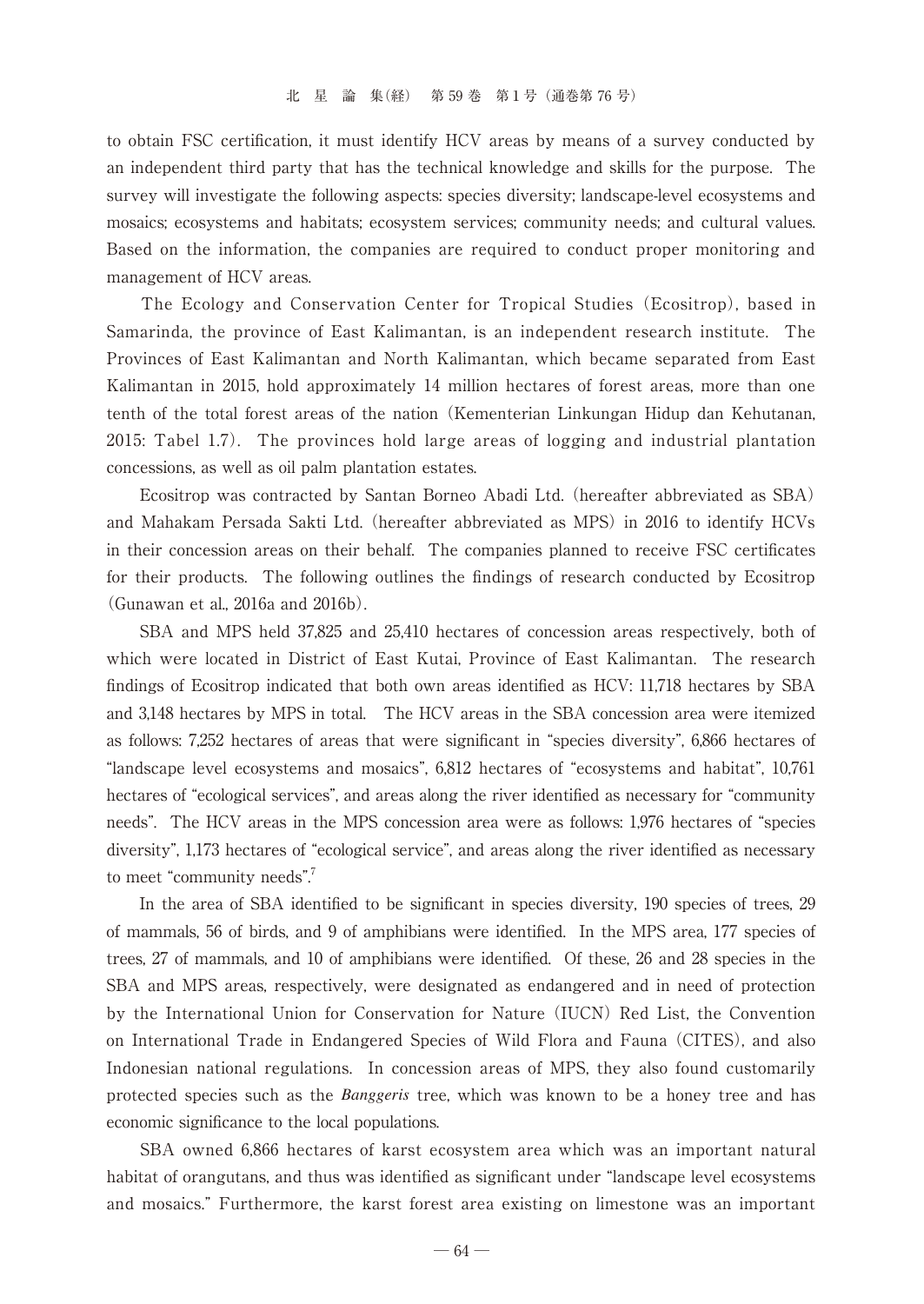Are Market-Based Forest Conservation Initiatives Effective?

| <b>HCV</b> Item                        | Exists | Does Not Exist | Area (ha)                                                                     |  |
|----------------------------------------|--------|----------------|-------------------------------------------------------------------------------|--|
| Species Diversity                      | X      |                | 7.252                                                                         |  |
| Landscape level Ecosystems and Mosaics | Χ      |                | 6.866                                                                         |  |
| Ecosystems and habitat                 | X      |                | 6.812                                                                         |  |
| <b>Ecosystem Services</b>              | X      |                | 10.761                                                                        |  |
| Community Needs                        | Χ      |                | Along tributaries of local rivers                                             |  |
| Cultural Value                         |        | X              |                                                                               |  |
| Total Area of HCV                      |        |                | 11.718<br>(approximately 30% of total)<br>concession area of 37,825 hectares) |  |

**Itemization of HCV areas found in SBA concession area**

| Itemization of HCV areas found in MPS concession area |  |  |
|-------------------------------------------------------|--|--|
|                                                       |  |  |

| <b>HCV</b> Items                       | Exists | Does Not Exist | Area (ha)                           |
|----------------------------------------|--------|----------------|-------------------------------------|
| Species Diversity                      | X      |                | 1.976                               |
| Landscape level Ecosystems and Mosaics |        | Х              |                                     |
| Ecosystems and habitat                 |        |                |                                     |
| <b>Ecosystem Services</b>              | X      |                | 1.173                               |
| Community Needs                        | X      |                | Along tributaries of local rivers   |
| Cultural Value                         |        |                |                                     |
| Total Area of HCV                      |        |                | 3.148                               |
|                                        |        |                | (approximately 12% of total)        |
|                                        |        |                | concession area of 25,410 hectares) |

habitat for orangutans which needs large area of habitat, and thus identified as significant as "ecosystems and habitat".

 In addition, 10,761 hectares in the SBA concession area and 1,173 hectares in MPS were found to offer "ecosystem services". Satellite images and field research indicated the existence of reservoirs along the tributaries of major rivers flowing in the concession areas. The reservoirs functioned to prevent erosion and forest fires. Several spots within the area were found particularly susceptible to erosion if deforestation occurred. The 10,761-hectare SBA concession area also contained several hot springs that could be developed as tourist resorts.

 The concession areas of SBA and MPS were both found to be significant for meeting "community needs". The local populations engaged in subsistence agriculture, producing rice and vegetables, and also produced cash-crops, specifically oil palm in the SBA area and rubber in the MPS area. They also engaged in hunting and gathering. Moreover, the tributaries of local rivers were a source of water on which the populations depended.

 There were eight villages located near the concession areas of SBA. One of these was inhabited by native Dayak Basap, who lived isolated from the other villages. The populations of the other seven villages were migrants of multi-ethnic origins. In the 1970s, a timber company called Sangkulirang Ltd. (PT Sangkulirang, PTS) operated in the area, but retreated in 1998 due to depletion of timber resources. According to the research finding of Ecositrop, the Dayak Basap were subsistence farmers, mostly producing rice by themselves. Meanwhile, most of the other local populations made their living from oil palm, either employed at large oil palm estates or being owners of their own small-scale oil palm plantations. A part of the populations still engaged in hunting and gathering, but many also purchased their food. Importantly, the populations were dependent on water obtained from local tributaries as a source of drinking water and other uses. Therefore the local tributaries were recognized as indispensable for "community needs".

Two villages were located within the concession area of MPS, and four villages were close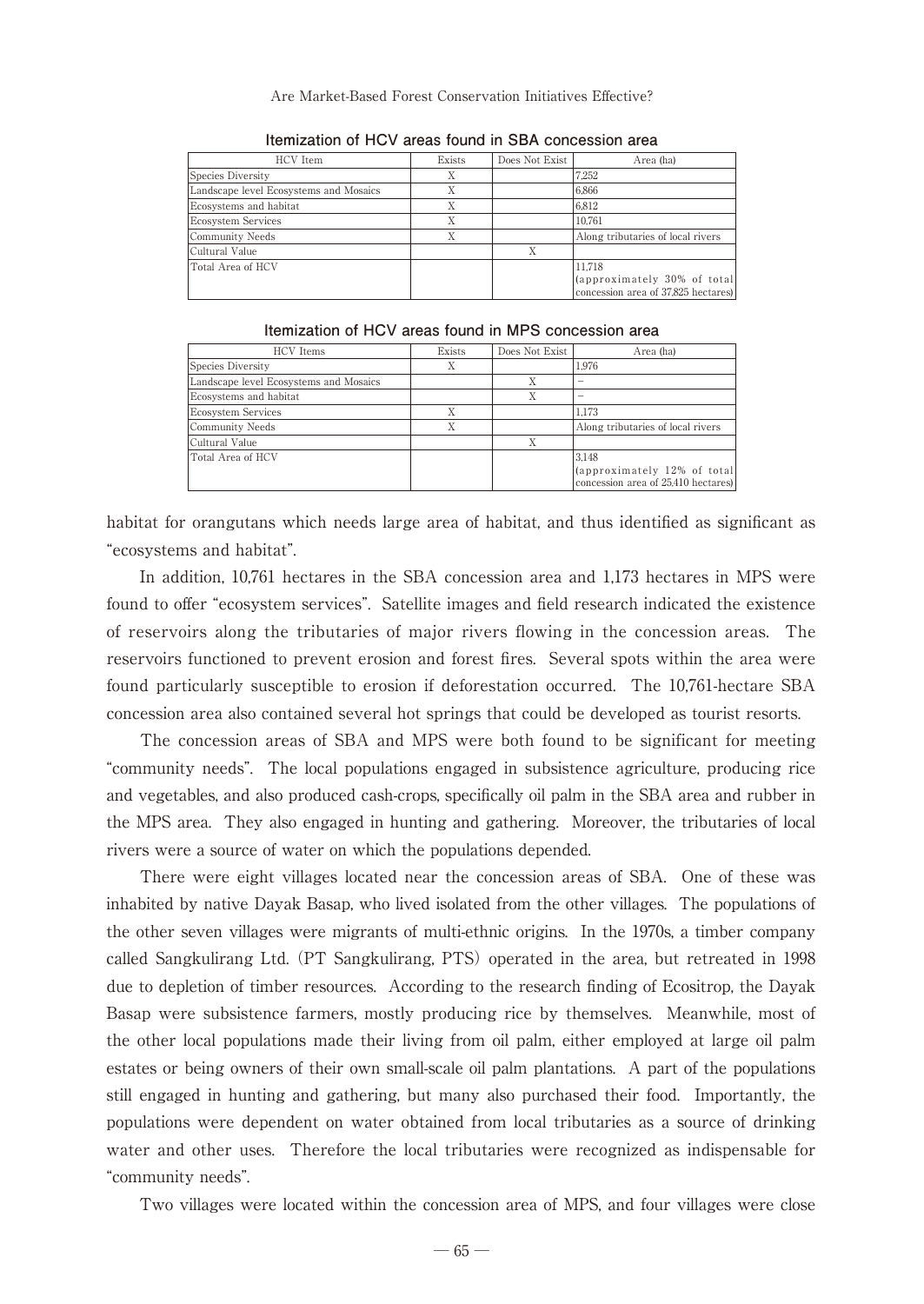by. The logging company Georgia Pacific International operated in the area in the 1970s, and Kiani Hutani Lestari Ltd. (KHL) later took over its concession and operated until 2010. A large population migrated to the area under the HTI Transmigration project, which was instituted by KHL in cooperation with the government to meet its employment needs. Sixty percent of those who worked at KHL were migrants from outside of East Kalimantan, including Javanese, Buginese, Timorese, and Sundanese, and the remaining forty percent were Kutainese, native to the area. When KHL Ltd closed its operation in 2010, some migrants returned to their homes, and others chose to stay and engaged in small-scale agriculture. The populations perceived the MPS operation as an opportunity to generate income, but also as a source of conflict over local natural resources. The populations obtained water for bathing, washing and toilet from local rivers, well, and dams built by KHL Ltd. But for drinking, most of the populations were dependent on refilled water sold by a private company, which obtained the water from the local Telen River, because the quality of the water taken directly from local rivers, dams and wells was considered to be unfit for drinking particularly during the dry season. The local populations also obtained timber such as ironwood, *meranti, kapur*, etc. for use as building material for their houses and boats, and for firewood. Due to forest depletion, they were increasingly having difficulty finding sufficient timber resources for building houses and boats.

 In both cases of SBA and MPS, the results of the research were presented in public meetings, attended by researchers from Ecositrop, representatives of local communities, company and local government officials, and academics. In the meetings, the research findings, factors that would threaten local HCVs, and recommendations for land management and monitoring were presented. The major findings discussed in the public meeting of SBA were as follows. The upstream areas of the local Rapak River should be conserved because it was an indispensable source of water for the local populations living downstream. The areas around the hot springs existing in the concession area had the potential of being developed for eco-tourism, and therefore should not be opened. The HCV areas should be managed with participation from local populations.

 The major findings discussed in the public meeting of MPS were as follows. There are many *Banggris* trees, which need to be conserved. Land clearing by MPS could be improved by leaving a zone fifty to one hundred meter-wide along the river bank intact. The local Beno River was an important source of water for the local population, but the water was polluted from the activities of both the local population and company. MPS had already prepared conservation areas which amounted to 13% of the total concession area. Management of the HCV areas could be done in cooperation with the local government office for environmental protection.

 In the above cases of SBA and MPS, the information obtained by the independent third party, Ecositrop, and provided to the companies was indispensable to properly monitor and manage their concessions to meet the goals of conservation and local participation.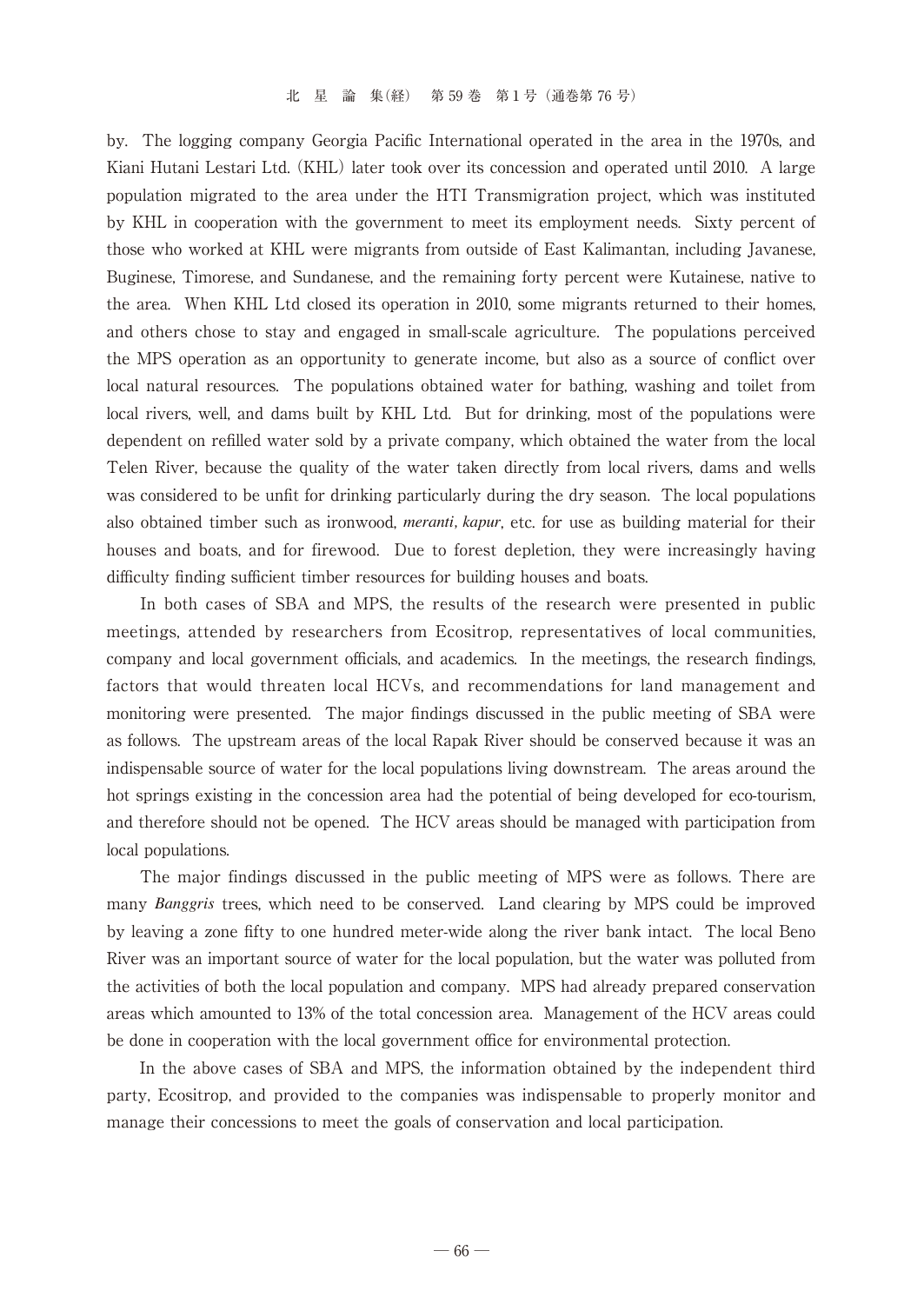### **4. Discussion and Conclusion**

 The cases of the SBA and MPS concessions suggest that HCV studies can provide the companies with opportunities to improve their environmental and social standards, if the obtained information is properly reflected in their monitoring and management activities in their future operations. Thus, as Muhtaman and Prasetyo point out, the requirements necessary for FSC recognition potentially contribute to improve forest management. When the HCV studies were concluded, the findings were presented at public consultations with the participation of representatives of the local communities, local government officials and academics. Such opportunities can thus provide local communities with additional information about the potential environmental impacts resulting from the concessions, and give the companies a channel to improve future relations with local communities. Close working relations with the local communities could result in community development programs. The research findings may identify environmental issues with which the companies may not possess suitable skills to deal. But Muhtaman and Prasetyo point out that some companies under the recognition programs receive technical assistance from NGOs or other relevant organizations to improve their knowledge and skills. Thus the certification system may encourage the companies to acquire new knowledge and skills in order to meet the criteria.

 Thus, FSC certificate schemes can potentially induce companies to improve their relations with local communities. Yet, they do not adequately address issues of land tenure, which result from national development policies that prioritize investment schemes. In order to resolve land tenure problems, Muhtaman and Prasetyo propose that the companies engage in participatory mapping activities with affected communities and initiate discussions to identify and protect sites of significant importance for communities (59). Such measures could decrease the number of potential conflicts, but many have observed that community decision making is often problematic particularly when land transfer is concerned. In the backdrop of democratic reform, local communities also strengthened their claims over their customary rights of land use and ownership. Such claims have resulted in district regulations that require advancing companies to negotiate and pay compensation to local communities. However, such recommended practice of "free, prior, and informed consent" has often been utilized by the limited numbers of village elites to secure their benefits and resulted in accelerated rate of deforestation (Barr et al., 2006). Even if the decision makings are not monopolized by local elites, local communities have no veto power against concession permits given by the state, so that there is no fundamental change in the power relationship between communities and companies.<sup>8</sup> It is imperative for the government to implement legal reforms so that concession permits given to companies to achieve national development goals would neither bring about land tenure issues, nor result in further impoverishment of local communities. When combined with national legal changes and economic policies that respect pro-poor outcomes, certification programs would have a greater potential to realize sustainable forest management.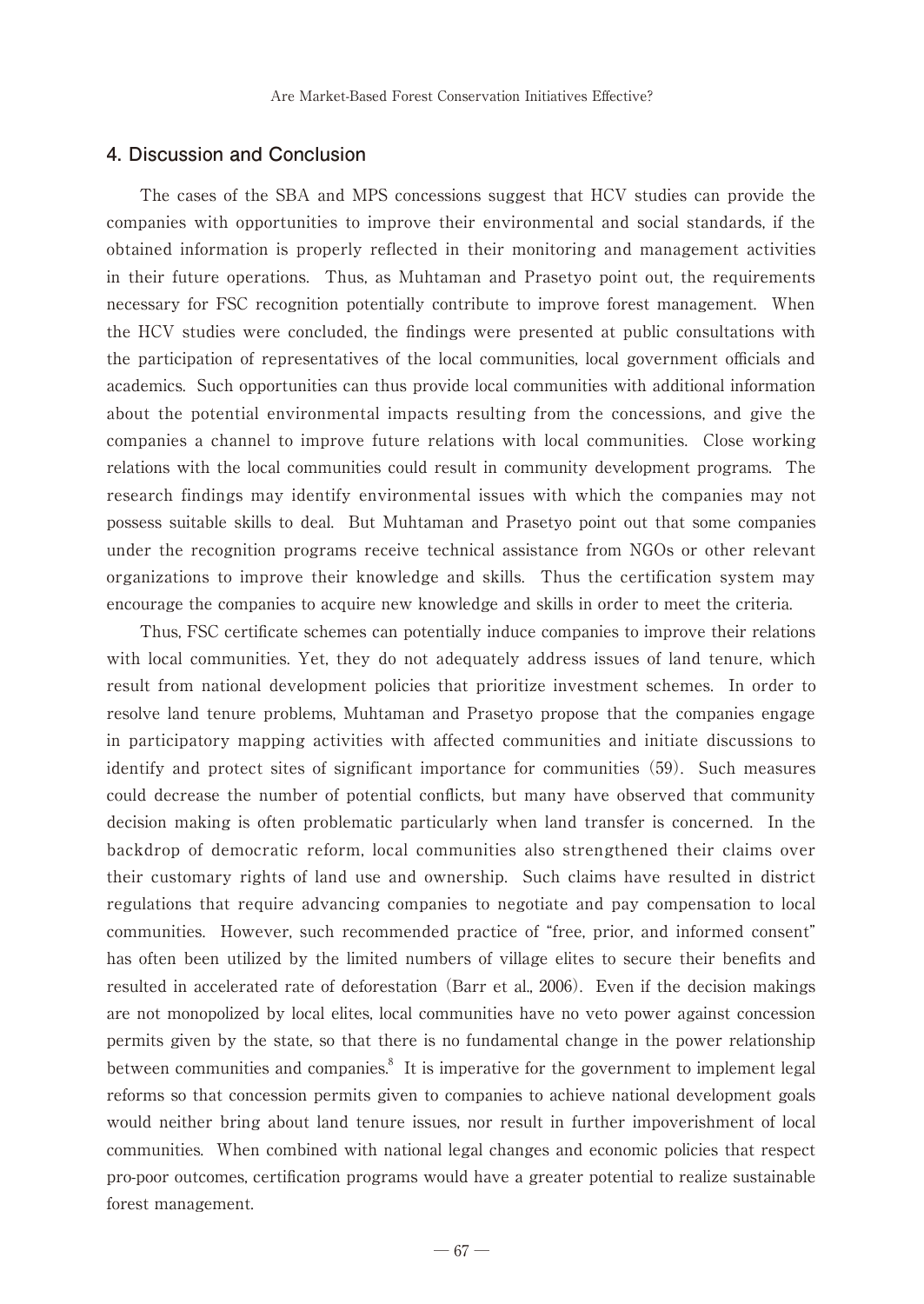### **Acknowledgement**

This study was funded by JSPS KAKENHI Grant Number 17K03554.

#### **Note**

- $1$  In 1993, there were 575 forest concessionaires with a total area of 61.7 million hectares, but the number decreased to 323 units with a total area of 28.8 million hectares in 2007 (Center for Forestry Planning and Statistics, 2009: 15). Log production in 2003 was 10,007,770 cubic meters, but 5,879,380 in 2015 (Badan Pusat Statistik, "Produksi Kayu Bulat Perusahaan Hak Pengusahaan Hutan 2003-2015"< https://www.bps.go.id/linkTableDinamis/view/id/863> Accessed on 27 July 2017).
- $2^2$  The central government authorized district governments to issue Forest Product Extraction Permits (Hak Pemungutan Hasil Hutan, HPHH) under Regulation 6/1999 in January 1999. There were a series of related decrees issued by the Ministry of Forestry such as Ministerial Decree 310/1999 and Ministerial Decree 317/1999 (Barr et al., 2006: 88-9). In 2000, the Ministry of Forestry issued Decree 05.1/Kpts-II/2000, which regulated but reaffirmed the authority of district and provincial governments over forestry regimes (Barr et al.,2006: 92-3).<br><sup>3</sup> In Timber Use and Harvest Permit (Izin Pemungutan dan Pemanfaatan Kayu, IPPK) allocated by
- district governments, the companies were allowed to clear all standing forests, while in Commercial Forest Concessions (Hak Pengusahaan Hutan, HPH) allocated by the Ministry of Forestry they needed to obey regulations of the Indonesian Selective Cutting System (Tebang Pilih Tanam Indonesia, TPTI) (Barr et al., 2006:100-1).<br>In the revised approach, the minimum cutting diameters were reduced by 10 cm, and the minimum
- cutting cycle was reduced by five years (Klassen et al., 257)
- <sup>5</sup> According to Muhtaman and Prasetyo, FSC has led to partial improvements at the unit level, but not to large-scale changes in forest administration in Indonesia. From 1999 to 2003, thirteen logging concession holders applied for Smartwood, another certification program, or FSC, but until 2004, only one concession holder was certified (52-3). The small number of concession holders that applied and were eventually certified was due to the complex administrative requirements.
- <sup>6</sup> In Indonesia, approximately 2.5 million hectares of forest have attained FSC certification, with 283 companies holding FSC Chain of Custody (CoC) certificates as of January 2019. FSC Indonesia website <https://id.fsc.org/id-id> Accessed on 24 June 2019.
- <sup>7</sup> The total area of HCV in both SBA and MPS concession areas is smaller than the sum of all HCV items because the HCV categories overlap one another.
- <sup>8</sup> Borras Jr. and Franco propose the inclusion of "human rights approaches" that ensure the local populations the rights to food and land in the measures intended to improve the "Code of Conduct" of investing companies(2014).

#### **Bibliography**

- Arsel, Murat and Bram Buscher, 2012. Nature TM Inc.: Changes and Continuities in Neoliberal Conservation and Market Panacea in Environmental Policy. *Development and Change* 43(1):53-78.
- Asian Development Bank, 2012. Subproject Proposal: Strengthening Indonesia's Environmental Assessment System. <https://www.adb.org/sites/default/files/project-document/79362/44140-012 tasp-03.pdf> Accessed on July 9, 2017.
- Badan Pusat Statistik. Produksi Kayu Bulat Perusahaan Hak Pengusahaan Hutan 2003-2015 < https:// www.bps.go.id/linkTableDinamis/view/id/863> Accessed on 13 June 2017.
- Badan Pusat Statistik, *Statistik Kelapa Sawit Indonesia 2015.*